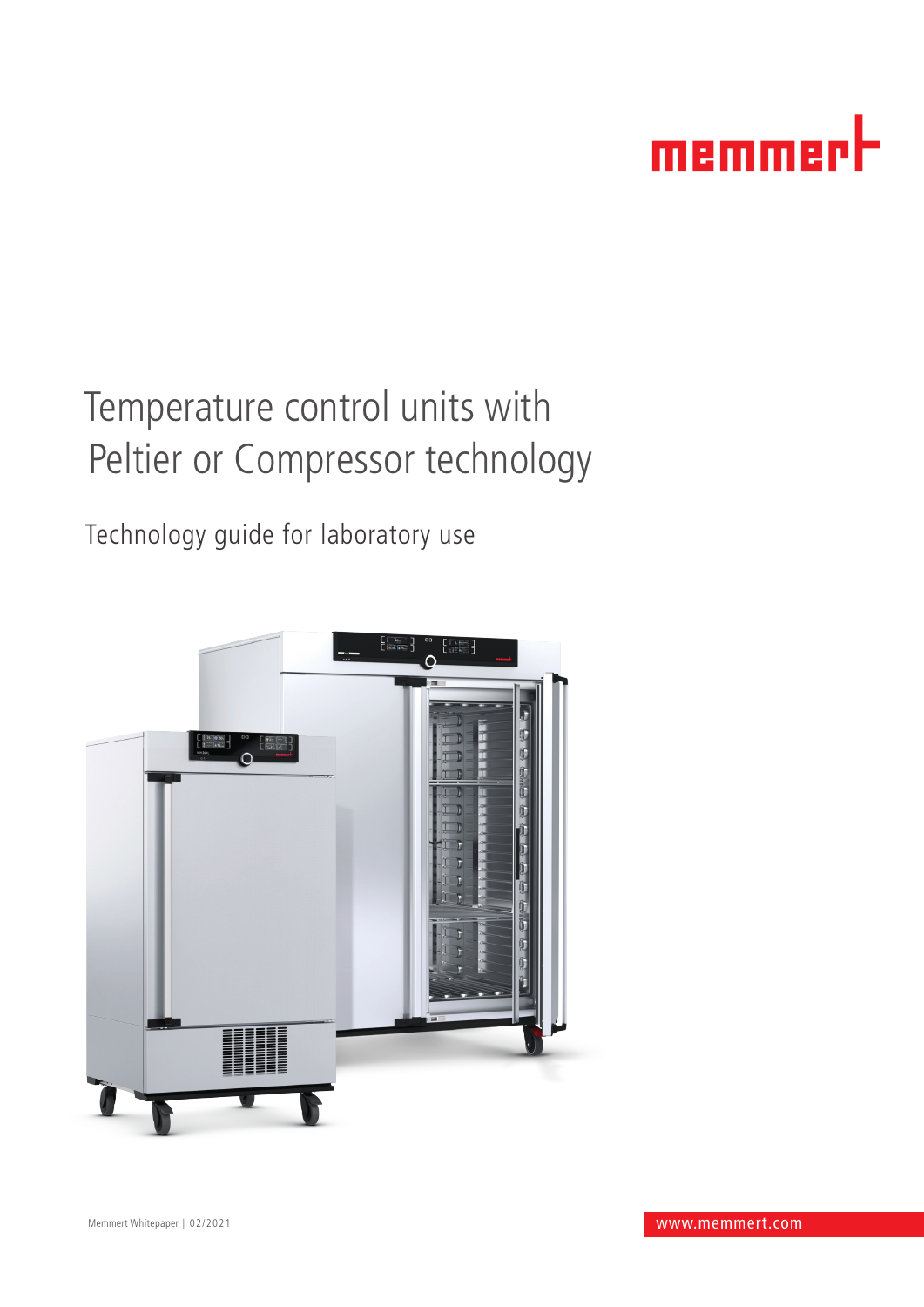### Contents

| 1.   | Summary                                                                                       | 3              |
|------|-----------------------------------------------------------------------------------------------|----------------|
| 2.   | Physical Principles                                                                           | 3              |
| 2.1. | Thermoelectric effects                                                                        | 3              |
| 2.2. | Functional principle of a Peltier element                                                     | 4              |
| 2.3. | Structure of a Peltier cooling unit                                                           | 5              |
| 2.4. | Linde-type refrigeration machine                                                              | 5              |
| 3.   | Technology comparison Peltier cooling element and compressor cooling                          | 6              |
| 3.1. | Construction                                                                                  | 6              |
| 3.2. | Controllability                                                                               | 6              |
| 4.   | Cooling technologies in laboratory use                                                        | $\overline{7}$ |
| 4.1. | Peltier technology for heating and cooling in the cooled incubator and climate chamber        | $\overline{7}$ |
| 4.2. | Compressor technology in the cooled incubator and climate chamber                             | 8              |
| 5.   | Decision criteria in practice                                                                 | 9              |
| 5.1. | Energy efficiency                                                                             | 9              |
| 5.2. | Temperature homogeneity and constancy                                                         | 9              |
| 5.3. | Heating up and recovery times                                                                 | 9              |
| 5.4. | Quiet running and noise level                                                                 | 10             |
| 5.5. | Ambient temperature                                                                           | 10             |
| 5.6. | Temperature ranges (minus degrees)                                                            | 10             |
| 5.7. | Refrigerant                                                                                   | 10             |
| 5.8. | Service and maintenance                                                                       | 10             |
| 6.   | Example applications in the climate chamber                                                   | 11             |
| 6.1. | Stability and climate tests                                                                   | 11             |
| 6.2. | ICH Guidelines Q1A and Q1B                                                                    | 11             |
| 6.3. | Stability tests in the food and cosmetics industries                                          | 11             |
| 6.4. | Climate tests and humidity storage in industry                                                | 11             |
| 7.   | Example applications in the cooled incubator                                                  | 12             |
| 7.1. | Protein crystallography                                                                       | 12             |
| 7.2. | Model organisms                                                                               | 12             |
| 7.3. | Swing tests                                                                                   | 12             |
| 7.4. | Cultivation above and below room temperature, microbiological tests, germ count determination | 13             |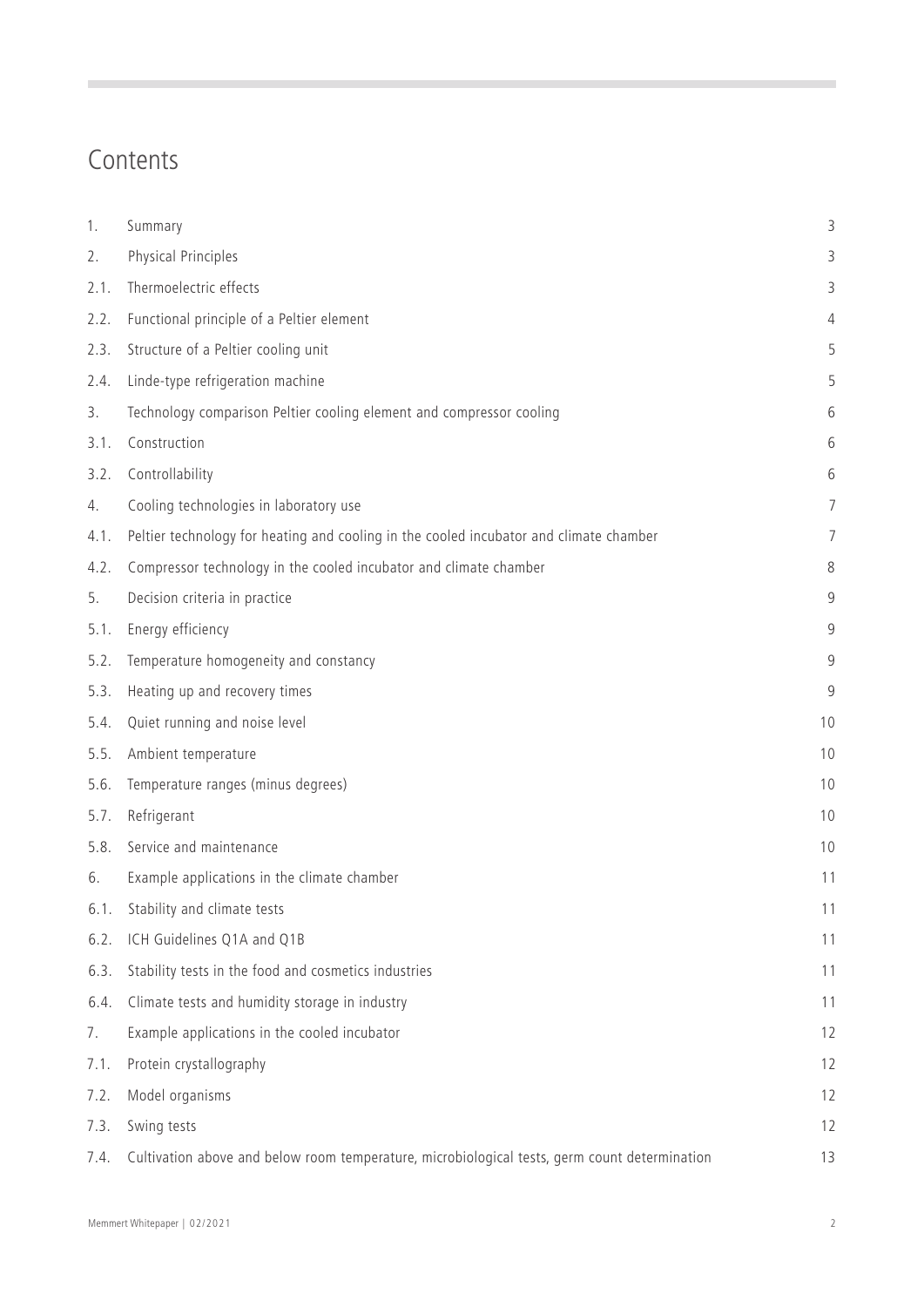### 1. Summary

Cold is a state of disequilibrum, not a form of energy. Heat must be extracted from the place where cold is to be generated. The heat flows from the energy surplus in the warm environment towards the energy deficit in the space to be cooled. From a technological viewpoint, this process is much more complex than heat generation which has been mastered for hundreds of years.

The first functioning refrigeration machine in the world was constructed in 1845 by the American doctor, John Gorrie, to cool hospital rooms.1 However, it was a commercial failure. In the 1870s, Carl von Linde made use of the principle of the refrigeration machine. He developed compression refrigeration systems for breweries to revolutionise and simplify the storage of heer<sup>1</sup>

Cold is also irreplaceable in the laboratory. Peltier temperature-controlled units are available alongside refrigerators, cooled incubators, and climate chambers. The climate chambers are cooled by a compression refrigeration system. It is quite an advancement from Linde's day. Above all, they promise reduced energy consumption in constant part-load operation which is important considering the issue of climate change and scarce resources. This paper shows how the two technologies differ, their advantages and disadvantages and the ideal cooling units needed for respective laboratory applications.

# 2. Physical Principles

# 2.1. Thermoelectric effects

Thermoelectrics deals with the direct conversion of heat into electrical energy and vice versa. In modern technical applications, energy converters such as thermoelectric elements (TEC) are used to generate electricity and Peltier elements are used for heating and cooling. The Seebeck effect and the Peltier effect describe the two most significant thermoelectric phenomena.

#### **The Seebeck effect was first observed in 1821 by the German physicist Thomas Johann Seebeck. His test setup was virtually the first known thermocouple – a metallic conductor made of two differently conducting materials.**<sup>2</sup>

In an open electrical circuit, one end point of a conductor made of two differently conducting materials is heated. The charge-bearing electrons on the hot side move faster and diffuse to the cold side (thermodiffusion) where there is now an excess of electrons with a negative charge. Due to the specific material properties alone, this temperature gradient generates a thermoelectric voltage. When the circuit is closed, electrical current flows.



Figure 1: Electron flow in a conductor due to a temperature gradient (thermodiffusion)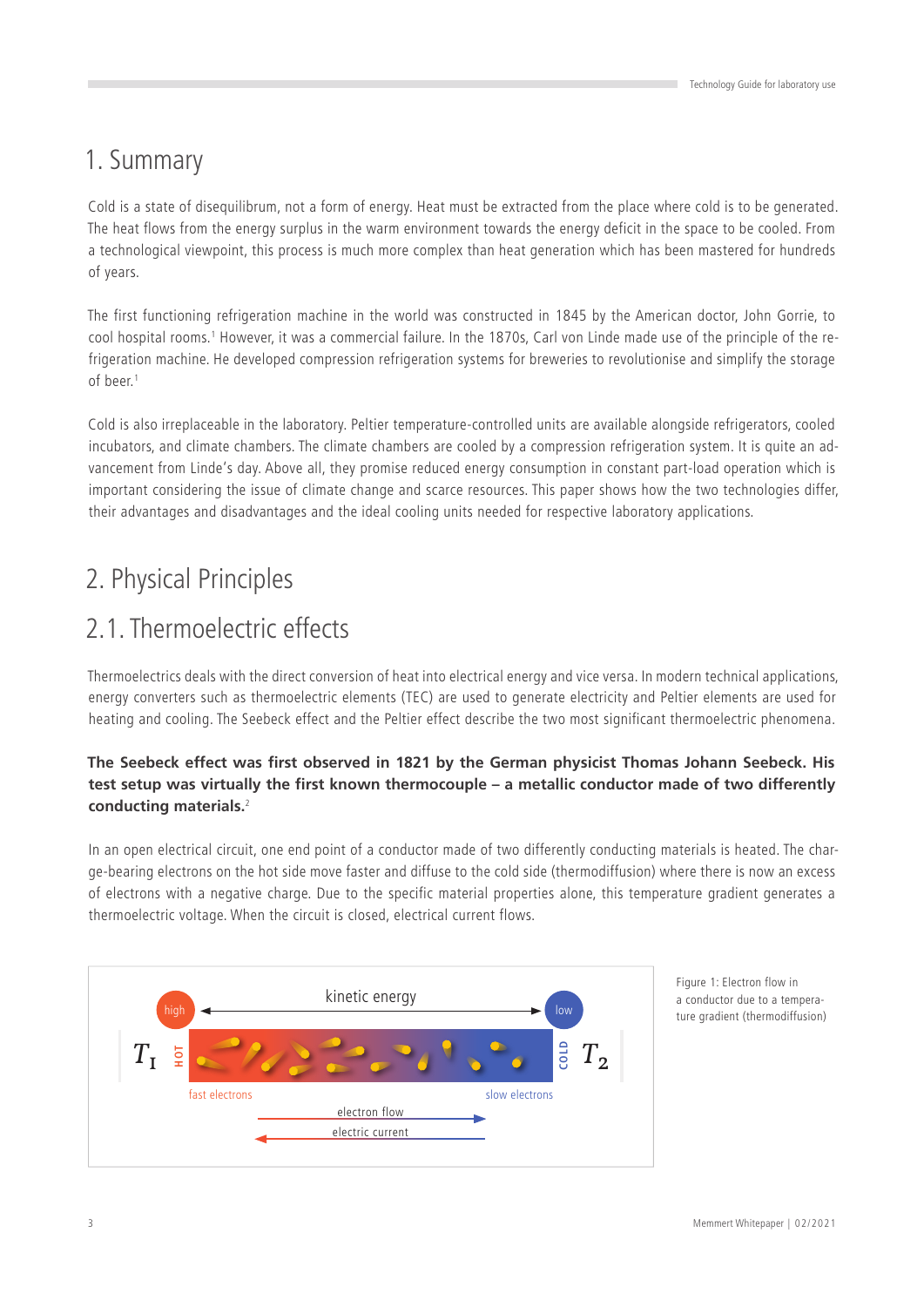#### **If the Seeback effect is reversed and energy is fed in from outside, the thermocouple becomes a Peltier element. The Peltier effect was discovered in 1834 by the French physicist Jean Peltier.**<sup>2</sup>

In an electrical circuit, a temperature difference is created at the contact points of two differently conducting materials: one side becomes cold, the other side warm.

Seebeck and Peltier both worked in the 19th century. However, commercially successful applications only emerged with the development of semiconductors. This is because simple metallic conductors have a decisive disadvantage: they are also good heat conductors. The temperature difference between the two sides creates an undesirable heat backflow. In addition, at higher temperatures the ohmic resistance increases and the energy introduced is converted into heat loss. Heat recovery and heat loss both reduce the cooling capacity. Therefore, the achievable temperature differences are less than one Kelvin. Semiconductors work in the opposite way: their resistance decreases with increasing temperature and conductivity increases. In modern thermocouples, predominantly differently doped semiconductors are used. $3$ 



### 2.2. Functional principle of a Peltier element

**In principle, the Peltier element works like a heat pump. Energy is pumped from the cold to the hot side. The total quantity of waste heat that must be released on the hot side is the result of the electrical energy supplied and the cooling capacity. By reversing the polarity of the current the hot and cold sides can be reversed.**<sup>3</sup>



In a Peltier element, thermocouples of different conductivity are electrically connected in series and linked by ceramic-insulated copper bridges. When direct current flows through the element, a temperature difference builds up (Peltier effect). The cold side of the Peltier element extracts heat from the environment and releases it to the opposite side.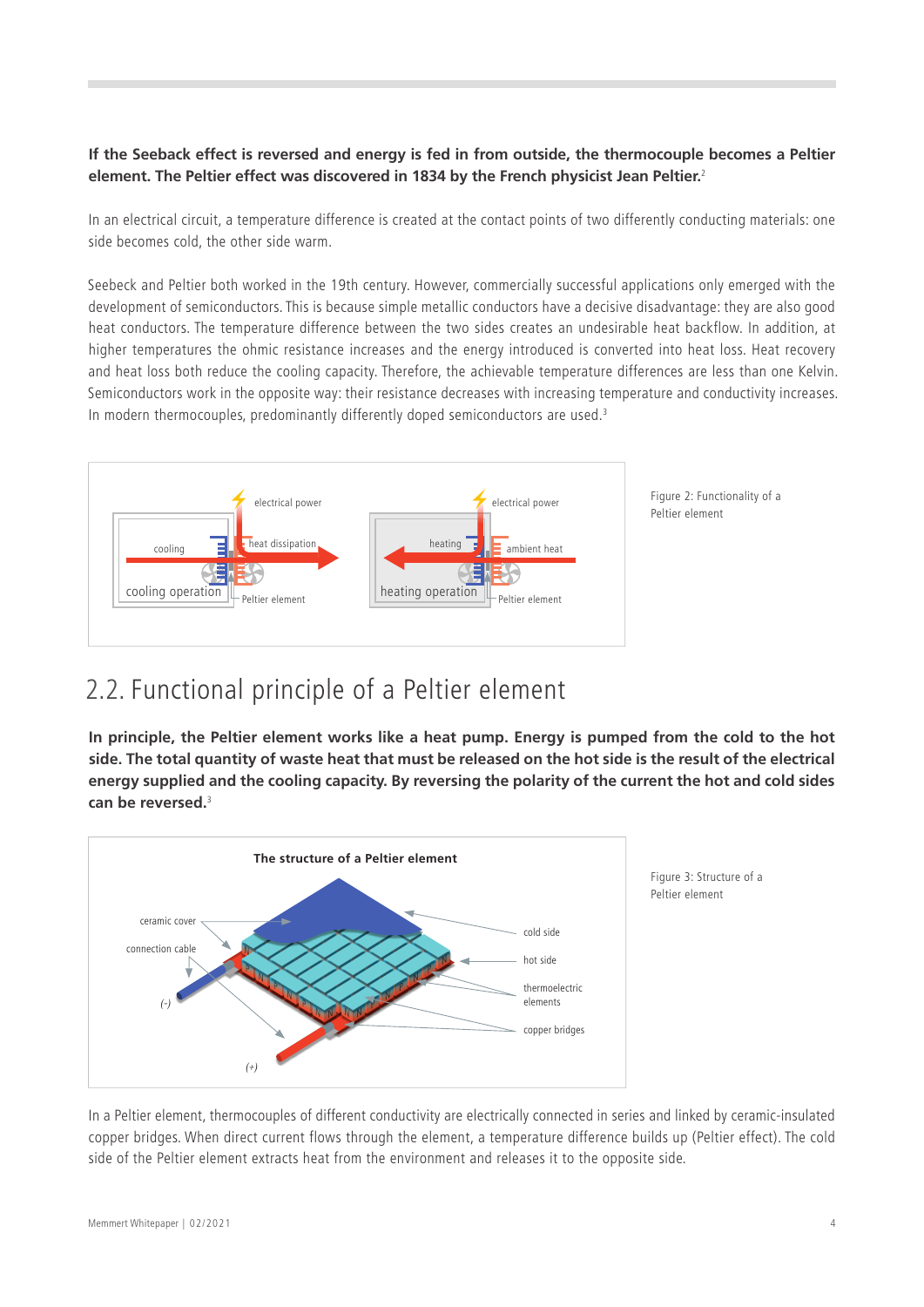鸣

Conventional, single-stage Peltier elements have their physical limits at a temperature difference of about 70 Kelvin between the warm and cold sides at nominal power Imax (see Figure 4). With new types of highly conductive materials and/or the use of multi-stage Peltier elements, temperature differences of more than 130 Kelvin can also be achieved for high-tech applications in electronics.



Figure 4: Cooling capacity in contrast to the applied current and the temperature difference within the Peltier element (Meerstetter Enginee-

#### **The actual cooling capacity is reduced**

- 1. due to the lost heat (increases quadratically with the current intensity).
- 2. due to the heat reflux to the cold side (proportional to the thermal conductivity of the material and the temperature difference).

# 2.3. Structure of a Peltier cooling unit

In a Peltier-cooled incubator or climate chamber, Peltier elements are integrated into cooling units. To avoid overheating of the Peltier elements, to optimise efficiency and, above all, to enable the greatest possible temperature difference between the cold and hot sides, the waste heat must be removed as efficiently as possible. This is done with an (demand-controlled) external fan and a sufficiently dimensioned cooling element. Ideally, the internal fan motor should introduce as little heat as possible into the interior.



Figure 5: Structure of a Memmert Peltier element

# 2.4. Linde-type refrigeration machine

Like household refrigerators, laboratory-cooled incubators are based on the principle of the compression refrigerating machine. The refrigeration unit extracts heat from the inside of the unit and then releases it into the environment. However, unlike a Peltier cooling unit, the cooling machine is mechanically driven by a motor. In most cases, this is an electric motor.

#### **The compressor principle makes use of the fact that thermal energy is required during the transition from the liquid to the gaseous aggregate state.**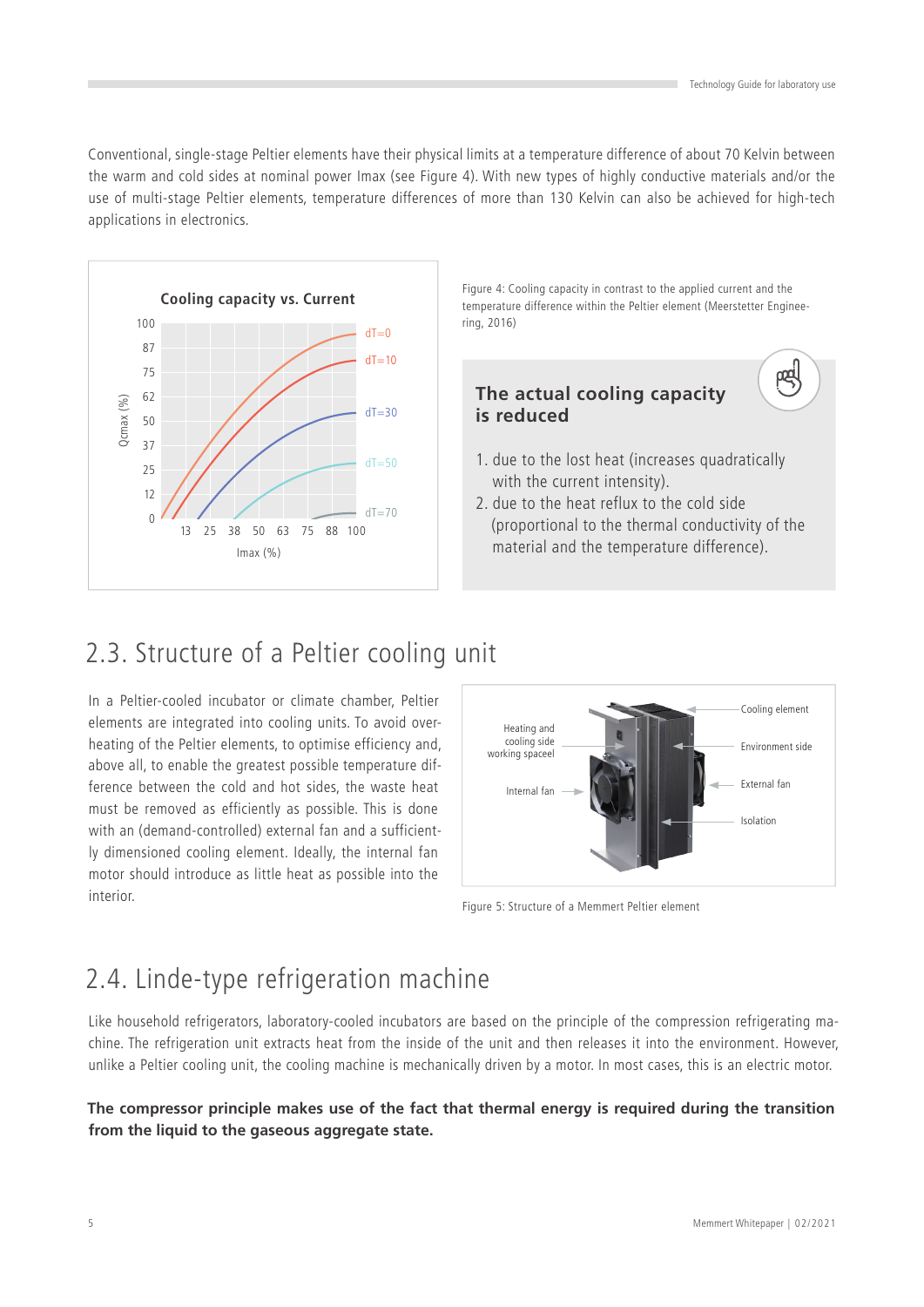

Figure 6: Refrigeration circuit in a compression refrigeration machine

A refrigerant circulates through the machines piping system. At normal pressure, this refrigerant has a boiling point well below the freezing point of water and can change from a liquid to a gaseous state even at low temperatures. In the evaporator in the interior of the unit, it absorbs the heat from introduced samples or food, whereupon it evaporates. The compressor then compresses the refrigerant under high pressure, raising the boiling point to room temperature. Then the condenser on the exterior of the unit releases the absorbed heat to the environment. The refrigerant cools down and changes to the liquid state. In the throttle valve, the pressure is reduced again, the boiling point drops and the process starts again. It is these constantly repeating phase transitions between liquid and gaseous that makes cold generation according to the compressor principle so energy-intensive.4

# 3. Technology comparison between Peltier and compressor cooling

### 3.1. Construction

The construction differences between the two cooling technologies have specific benefits for the user. A Peltier unit can be built more compactly since no additional installation space is needed for a refrigeration machine. A smaller number of mechanical components such as pumps, filters and piping mean that the likelihood of failure is lower and maintenance easier. Maintenance on refrigeration compressors must only be carried out by experts with special certification. In addition, speed-controlled fan operation means that Peltier units work almost vibration-free and low-noise. Having no refrigerant has an impact on ongoing operating costs and climate friendliness.

By reversing the current flow, Peltier elements are also used for heating in many devices. This eliminates the need for a dedicated heat source in the cooled incubator or climate chamber. In addition, temperature cycles can be run with the same heating-cooling unit.

# 3.2. Controllability

In laboratory technology, both compressor-cooled and Peltier units provide high control accuracy. However, Peltier elements react immediately and without cooling medium as everything is electrically operated. So they can be controlled extremely accurately.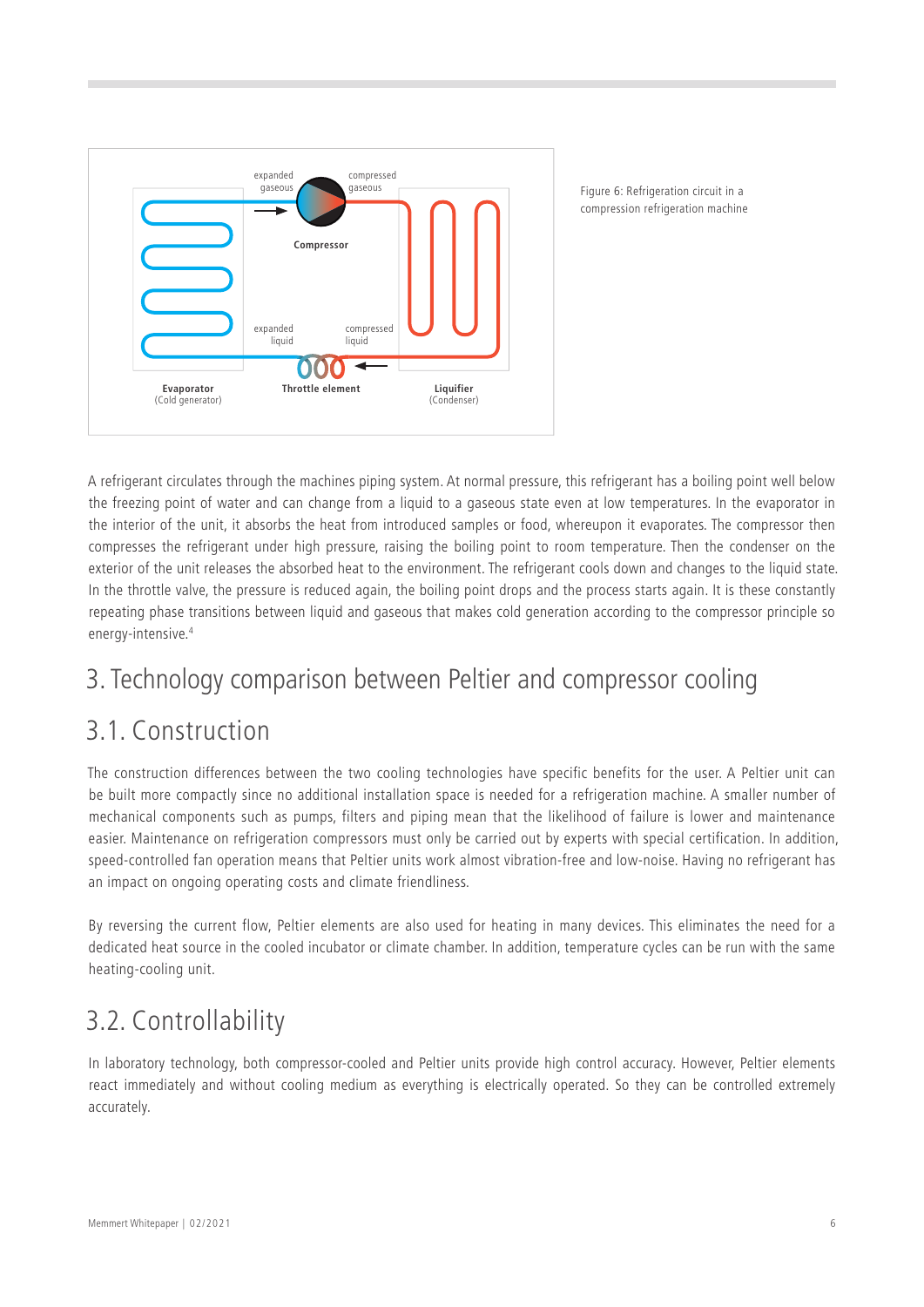# 4. Cooling technologies in laboratory use

### 4.1. Peltier technology for heating and cooling in the cooled incubator and climate chamber

Now there is a wide range of Peltier-cooled laboratory equipment on the market. Some operate with a single heating/cooling system, others heat with an electric resistance heating element. The units have their strengths primarily close to the ambient temperature, as with low heating and cooling requirements, Peltier technology also requires only small quantities of energy.

### The Memmert solution

In 2000, Memmert was the first manufacturer introducing a high-performance Peltier temperature-control unit for heating and cooling, the Peltier-cooled incubator IPP, to the market. This was followed in 2008 by the constant climate chamber HPP.



There is no air exchange between the chamber and the environment. The unavoidable condensation during the cooling process does not therefore occur in the working space but outside on the heatsink. The fans integrated in the Peltier elements ensure rapid transport of energy away as well as an optimal temperature distribution.

After extensive optimisation of the overall system consisting of electronics, construction and control technology in 2020, the HPPeco and IPPeco appliances expand energy-efficient operation across the entire temperature range.

Figure 7: A glance into the Memmert constant climate chamber HPPeco: During heating, energy is extracted from the environment and transferred into the chamber. For cooling, the polarity of the semiconductor is reversed and the energy is removed from the interior.



Figure 8: Comparison of energy consumption of Memmert cooled incubator IPPeco with Advanced Peltier Technology (introduced in 2020) with comparable appliances available on the market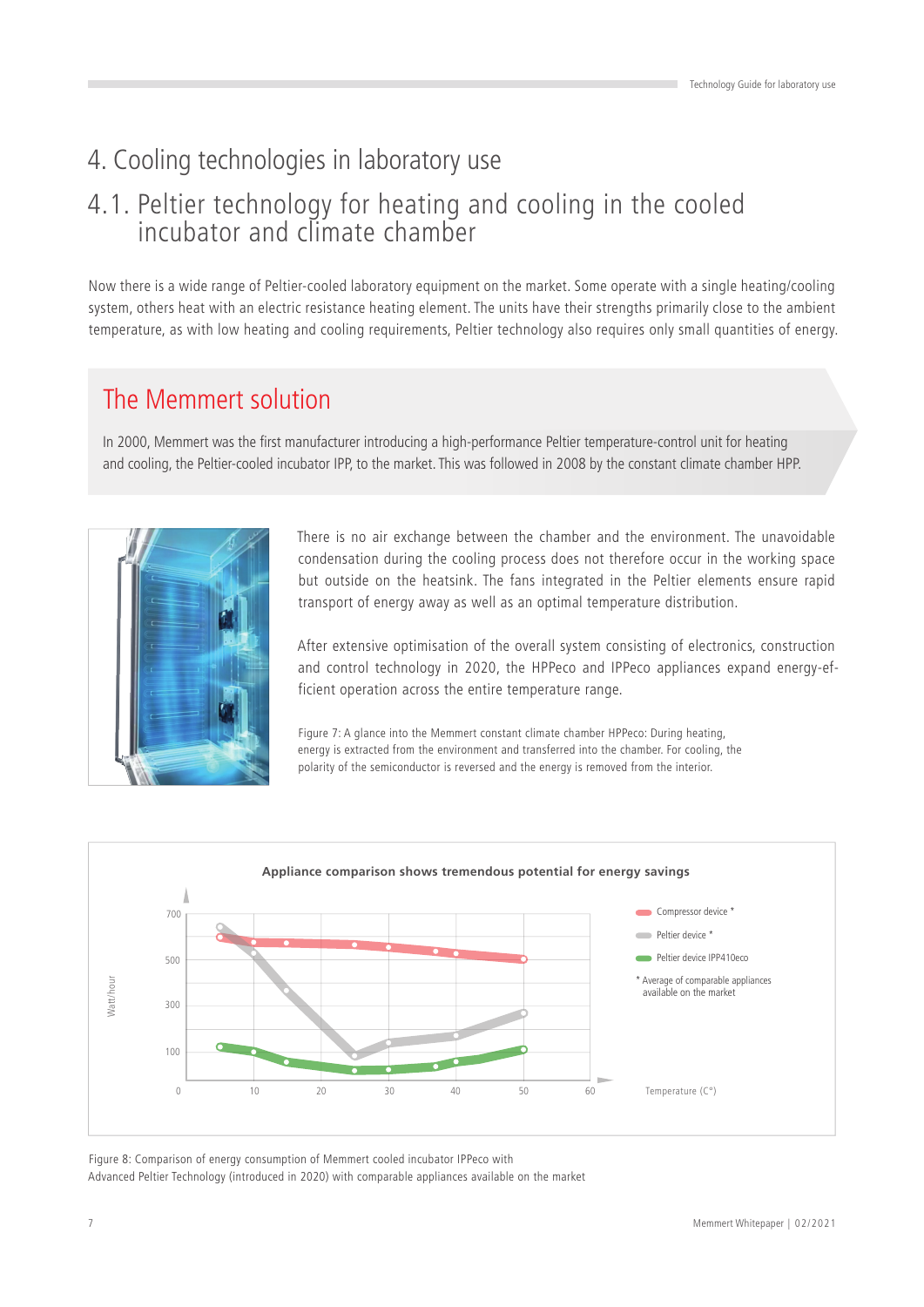

Figure 9: Comparison of energy consumption of Memmert constant climate chamber HPPeco with Advanced Peltier Technology (introduced in 2020) with comparable appliances available on the market

# 4.2. Compressor technology in the cooled incubator and climate chamber

In some cooled incubators and climate chambers, tempered air circulates in an air jacket around the working space. Cooling is carried out with compressor technology and heating with a ring heater. In the working space, a fan supports optimum temperature (and humidity) distribution. However, there is also a whole range of other technical solutions existing on the market. Other manufacturers place the evaporator or the system for airflow in the interior.

### The Memmert solution

The Memmert cooled incubator ICP and climate chamber ICH have a closed system. The arrangement of the cooling unit and heating in a circulating air jacket prevents the occurrence of "hot and cold spots" as well as dehumidification of the working space. Defrosting cycles counteract the icing up of the evaporator. Targeted and controlled dehumidification takes place in the climate chamber via Peltier humidity traps on the rear wall.



Figure 10: Air jacket temperature control system in the Memmert cooled incubator ICP and cliamte chamber ICH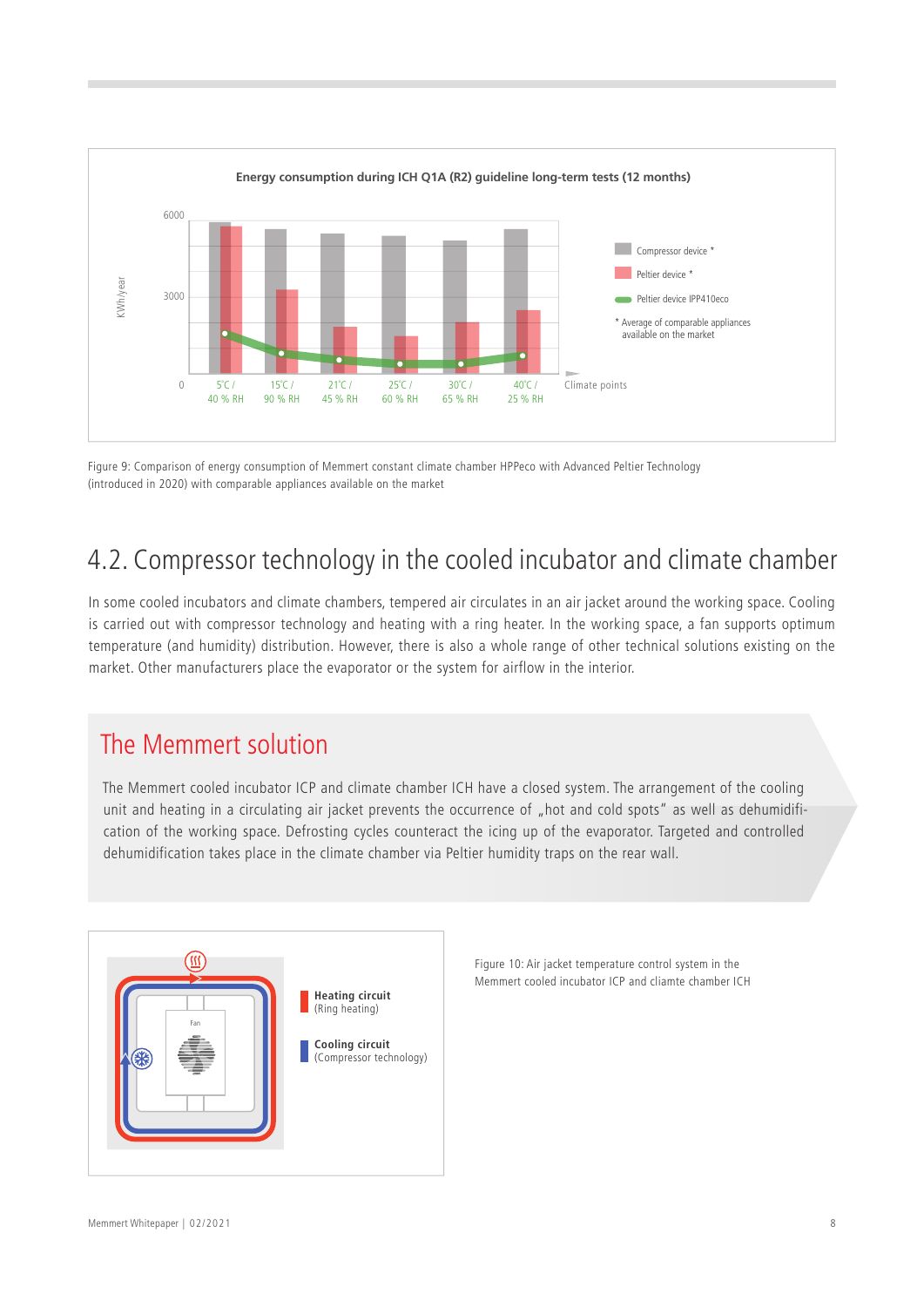# 5. Decision criteria in practice

When deciding for and against compressor or Peltier technology, no general statements can be made. The focus is always on the specific application and the appliances are normally designed for defined processes. Manufacturer data on energy consumption, cooling capacity, heating up and cooling down times and other measured values are helpful here.

# 5.1. Energy efficiency

The energy efficiency of climate chambers and cooled incubators always depends on the individual design, construction, control and, above all, the application. Because of the wide variation of Peltier units available, it is recommended to have the manufacturer calculate the heat output for the specific application. A compressor-driven climate chamber is often the fitting choice due to its higher heat compensation, unlike the Peltier-cooled unit. Such a climate chamber aids applications that introduce heat into the working space, i.e. electronic assemblies or halogen lamps.

# 5.2. Temperature homogeneity and consistency

Is the temperature in the entire working space evenly distributed over the entire process duration and how high are the deviations from the set values? These questions are answered by measurements according to DIN 12880:2007, which every manufacturer can provide for its cooled incubators and climate chambers.

The temperature consistency, i.e. the temperature variation in time reflects the deflection of the measuring point with the largest temperature variation in time.

The temperature homogeneity, i.e. the temperature uniformity in chamber, results from the difference between the temperature variation in time averages of the two measuring points with the most different results.

# 5.3. Heating up and recovery times

The conditions in temperature-controlled units should remain constant or, if possible, not deviate from the set target conditions. Rapid heating, cooling and recovery times are important when cooled incubators are opened several times in daily practice, causing the temperature in the interior to rise.

According to DIN 12880:2007, measurements are taken until 100% of the set temperature is reached; the actual temperature is not allowed to exceed defined limit deviations from this point.







Figure 12: Determination of the heating up time of a heating oven as an example for 180°C according to DIN 12880:2007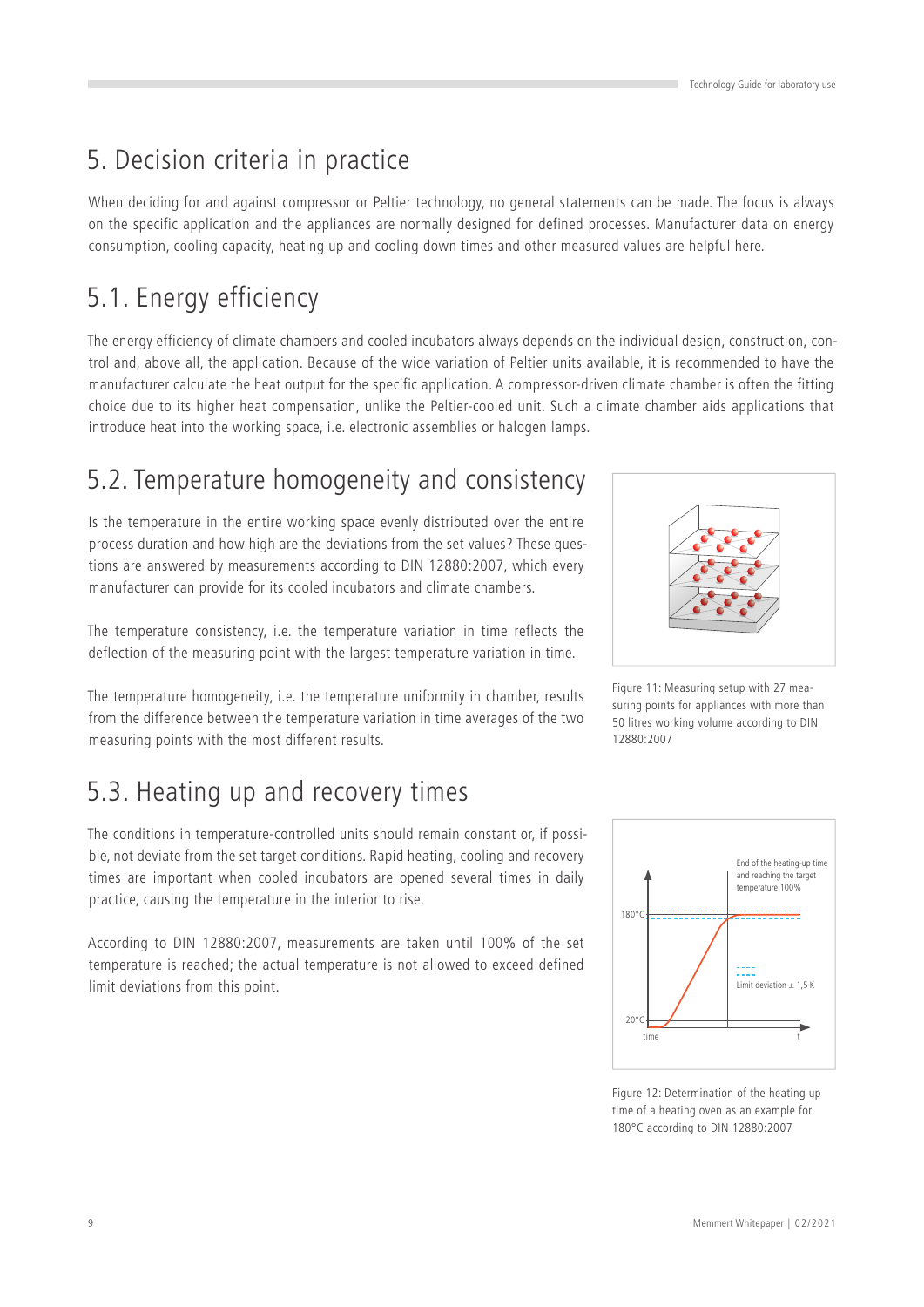# 5.4. Quiet running and noise level

The sound pressure level expressed in dB (A) is determined according to DIN EN ISO 3743-1:2010.

The decibel is a logarithmic quantity. The sound intensity of a sound at the human pain threshold of about 130 dB(A) is therefore not 130 times as high as that of a sound at the threshold of audibility, but 10 trillion times higher. A doubling of the sound intensity is already reached with a volume increase of three decibels.

For classification: In Germany, the noise level at a VDU workplace must not exceed 55 dB (A). A whisper comes out at about 30 dB (A), a normal conversation about 50 to 60 dB (A) and the noise on a major road about 80 dB (A).

Peltier-cooled appliances have advantages in terms of both noise and vibrations. The vibrations in a compressor-cooled incubator are primarily due to the compressor, the noise is from solenoid valves and condenser fans.

### 5.5. Ambient temperature

As the heat in the environment increases so does the energy consumption of a cooled incubator or a climate chamber. Above a certain temperature, units with compressors can no longer fully dissipate the waste heat from the compressor to the environment. Henceforth, the cooling capacity decreases. In Peltier units, the waste heat is generally forced out of the unit by a fan. The cooler the warm side of the Peltier temperature-controlled unit, the colder the cold side. Thus, even if the air conditioning system fails, even during summer, Peltier units still function reliably up to a temperature difference of approximately 25 K. In any case, it is advisable to consult the manufacturer if the unit is to operate in extreme ambient temperatures.

### 5.6. Temperature ranges (minus degrees)

Cooled incubators and climate chambers with Peltier technology are limited by the maximum achievable temperature differences between the environment and the working space in their application at low temperatures. In contrast, compressor appliances can safely reach temperatures below freezing – with the limitation of the permissible ambient temperature.

### 5.7. Refrigerant

The ability to cool without refrigerant is certainly one of the greatest advantages of the Peltier technology. Compressor appliances use different refrigerants which contribute to global warming to a greater or lesser extent when released. The GWP value (Global Warming Potential) serves as a guide. It relates refrigerant to climate-neutral CO<sub>2</sub>. An example: The CO<sub>2</sub> equivalent of R134a refrigerant is 1430 over a 100-year period. One kilogram of the refrigerant R134a contributes 1,430 as much to the greenhouse effect within the first 100 years of its release as one kilogram CO<sub>2</sub>.

### 5.8. Service and maintenance

As a Peltier climate chamber or cooled incubator is simpler in design and does also not require the handling of refrigerants, these units are less complicated to maintain compared with their compressor-cooled counterparts.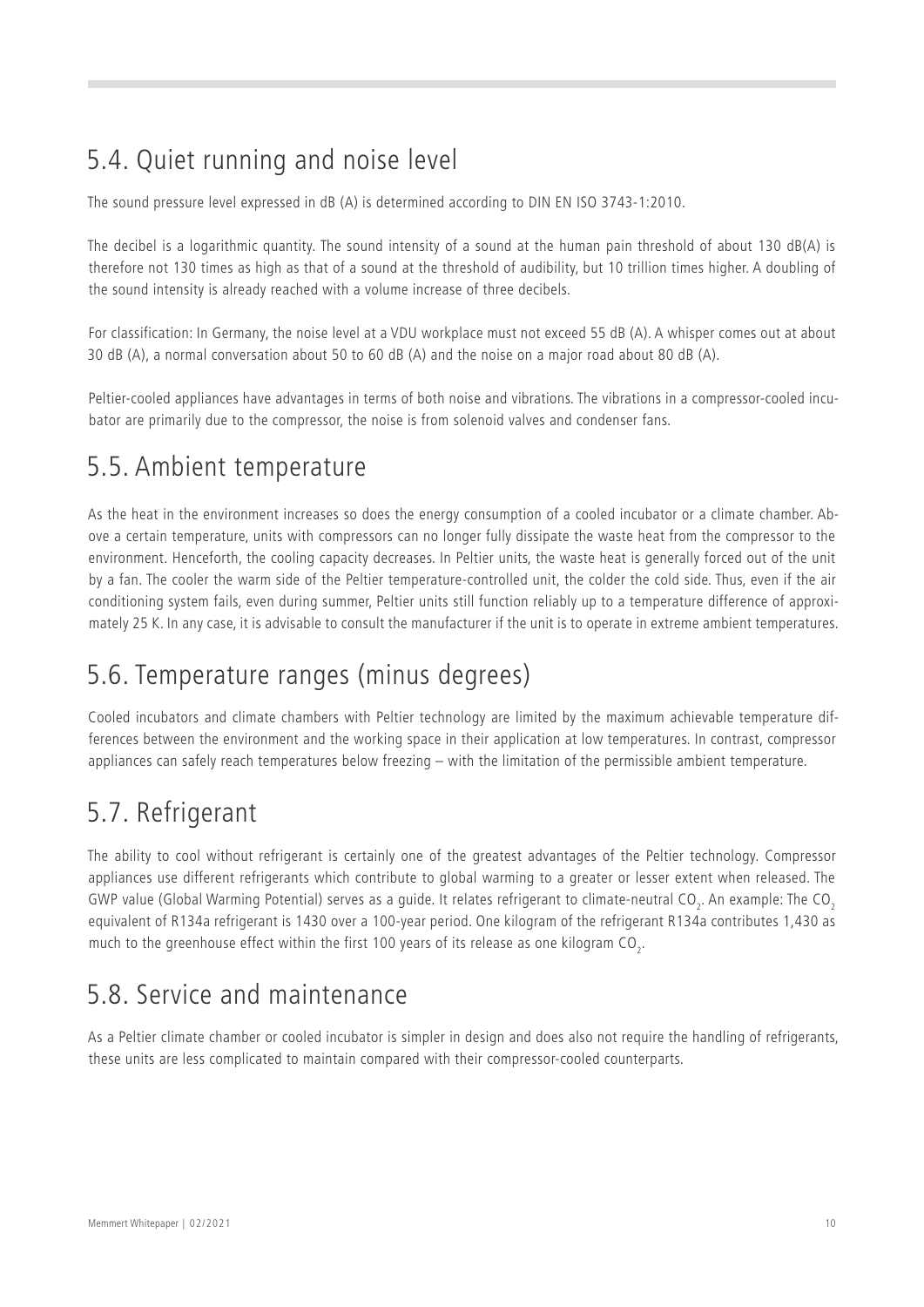# 6. Example applications in the climate chamber

# 6.1. Stability and climate tests

#### **Main advantages of the compressor climate chamber:**

High level of flexibility with a wide range of requirements: temperature ranges from minus to plus, photostability tests in combination with many temperature-humidity combinations, alternating tests, heat compensation at Q1B

#### **Main advantages of the Peltier climate chamber:**

At constant storage climate high energy efficiency, lower likelihood of failure of the Peltier elements and quiet operation

# 6.2. ICH Guidelines Q1A and Q1B

#### **Stability test in the climate chamber under ICH Guideline Q1A (R2)**

This guideline describes the controlled storage conditions (temperature and humidity) and the storage period for stability tests of finished pharmaceutical products and active substances for the different climate zones on earth. The chemical-physical stability after the end of the tests enables statements to be made about the shelf life and the storage conditions.

#### **Stability test in the climate chamber under ICH Guideline Q1B, Option 2 (Photostability)**

With a lighting unit combining daylight lamps and UV light, additional testing can be conducted under ICH Guidelines Q1B, Option 2 (Photostability). The Guidelines do not specify moisture content and temperature during the test. Nevertheless, with a climate chamber with controllable temperature, humidity and separately controllable illumination for daylight and UV light, the possibility can be kept open to also test photostability for defined humidities. In addition to the high flexibility in testing, the low heat input from the illumination units compared with the xenon lamps under Option 1 speaks in favour of these appliances.

### 6.3. Stability tests in the food and cosmetics industries

Stability tests are also standard and sometimes mandatory in the food, cosmetics and packaging industries. Microbiological tests usually take place at defined temperatures in the cooled incubator, but some stability tests are also carried out in the climate chamber in the same way as for medicinal products in defined standard or test climates.

### 6.4. Climate tests and humidity storage in industry

Metal and plastic electronic parts and components are subjected to a whole range of corrosion, climatic and temperature tests in industry in order to investigate the influence of temperature and humidity on material and functionality. A compressor refrigerator is recommended for defined climates and alternating climates. If the test specimens are only stored in a constant climate, a Peltier climate chamber is advantageous because of its energy efficiency, fail-safe and maintenance-free operation.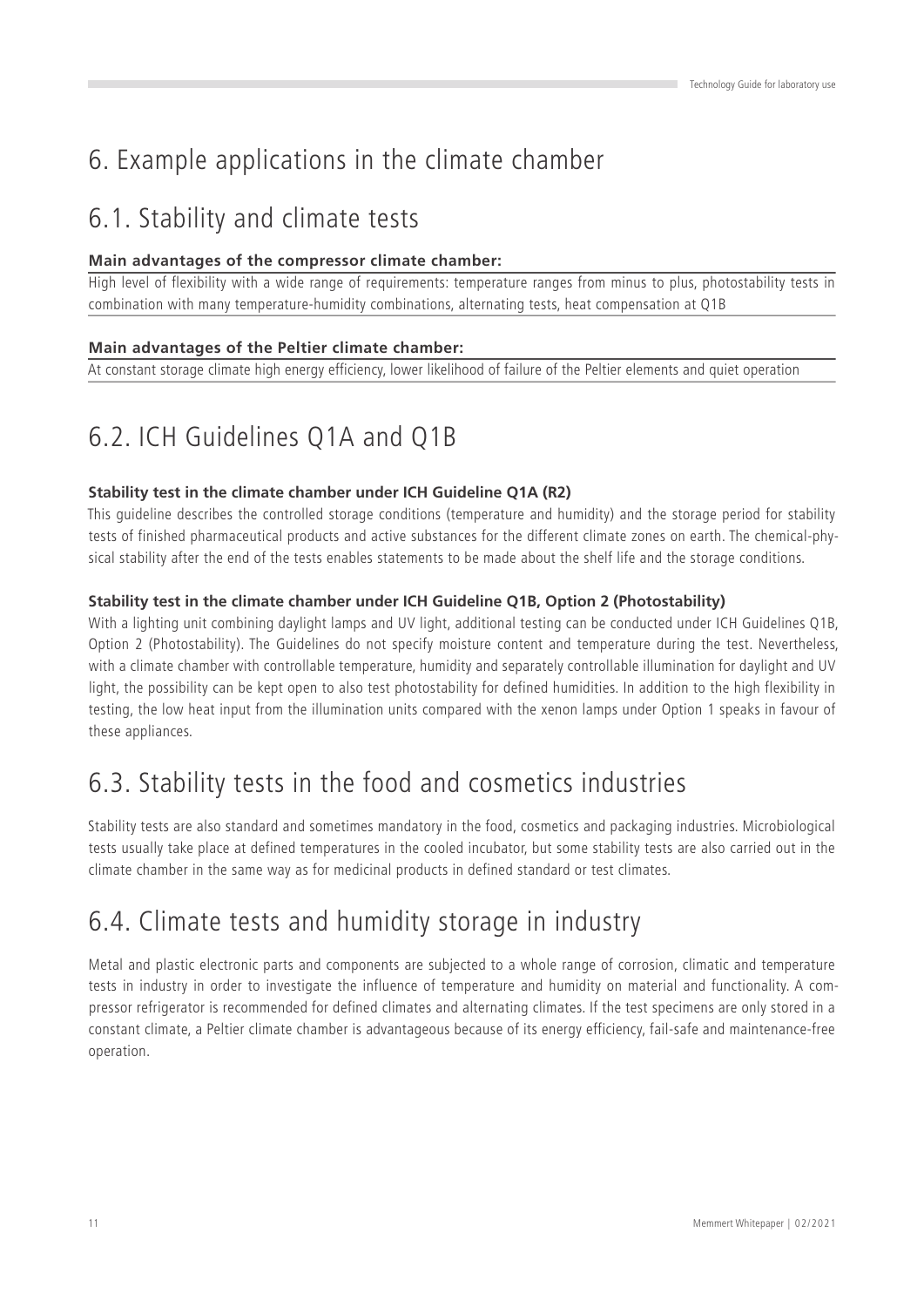# 7. Example applications in the cooled incubator

### 7.1. Protein crystallography

#### **Main advantages of the Peltier-cooled incubator:**

Almost vibration-free and low-noise operation High-precision control

Protein crystals are extremely sensitive. The slightest vibration can negatively affect growth. The sensitive crystallisation preparations grow as slowly as possible and vibration-free at constant temperatures between +4 °C and +20 °C over a very long period of time in the cooled incubator. In addition to low noise and minimal vibration levels, the highly precise controllability of the cooled incubator plays an essential role in the crystallisation, as temperature fluctuations, especially during the nucleation phase, impair the reproducibility of the crystals.

# 7.2. Model organisms

#### **Main advantages of the Peltier-cooled incubator in cultivating zebrafish:**

Almost vibration-free and low-noise operation

#### **Main advantages of the compressor-cooled incubator in cultivating Drosophila:**

Reliable temperature ramps

Both zebrafish and Drosophila normally require light during cultivation and maintenance.

It is important for zebrafish to grow up in as stress-free and low-noise environment as possible at constant temperatures around +28 °C. Therefore, a Peltier cooled incubator is recommended for this application.

If climatic influences on the model organisms are being investigated, the ability to run precise temperature ramps in a compressor refrigerator can be advantageous.

### 7.3. Swing tests

#### **Main advantages of the compressor-cooled incubator:**

| Rapid heating up and cooling down times                              |  |
|----------------------------------------------------------------------|--|
| Rapid and precise alternating from heating up to cooling down phases |  |
| More economical energy consumption                                   |  |
| Suitable for high temperature differences                            |  |

In food and pharmaceutical development, new formulations are often subjected to heat-cold cycles in thermal stress tests to investigate the influences on stability. At these considerable temperature differences of 40 °C and more, the use of a compressor cooled incubator is recommended.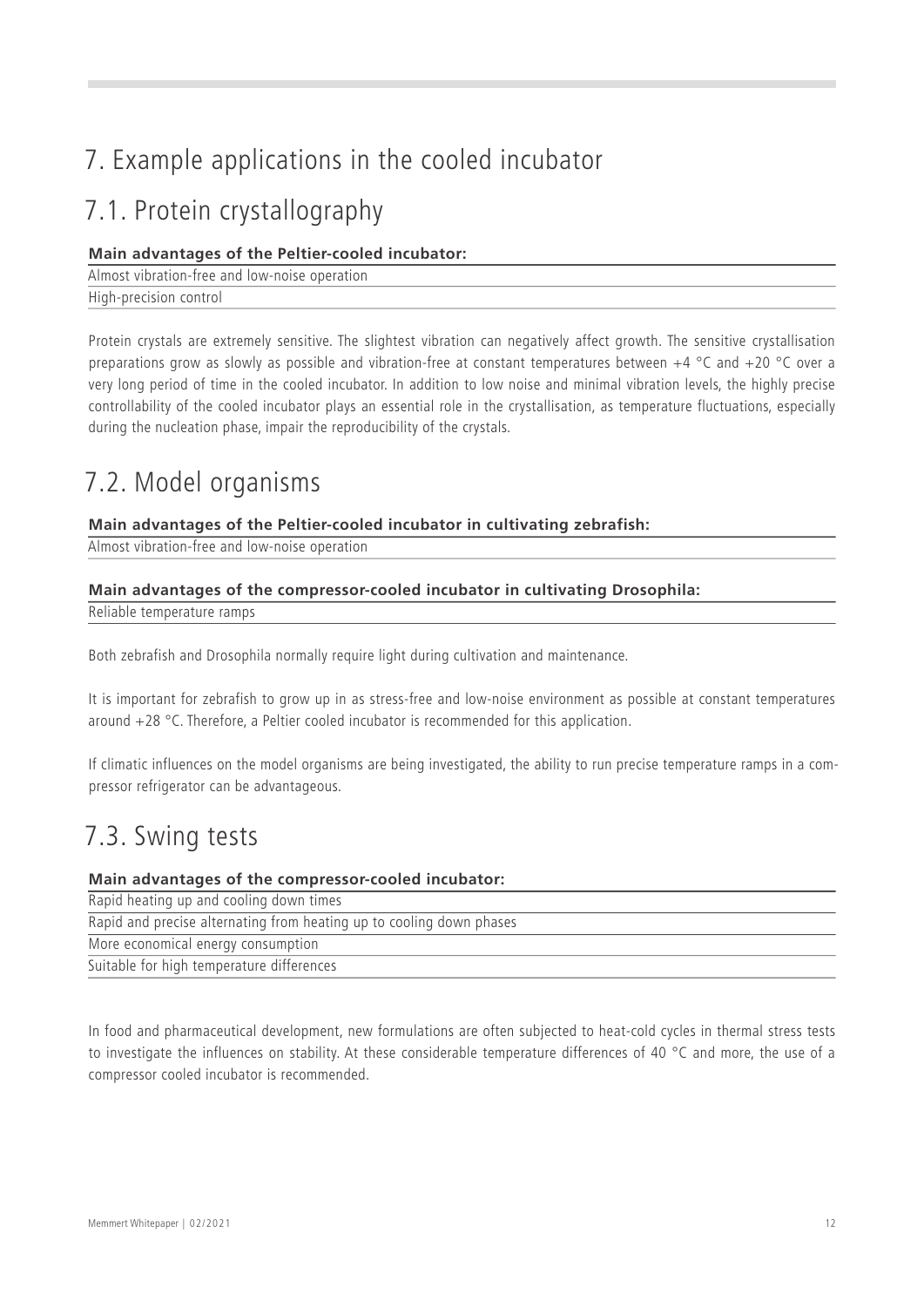# 7.4. Cultivation above and below room temperature, microbiological tests, germ count determination

#### **Main advantages of the Peltier-cooled incubator:**

| Compact design                     |  |
|------------------------------------|--|
| Low-noise operation                |  |
| More economical energy consumption |  |

#### **Main advantages of the compressor-cooled incubator:**

Rapid heating up and cooling down times Fast recovery times

In principle, both technologies are equally well suited to cultivation tasks above and below room temperature. Therefore, other decision criteria play a role in common microbiological applications without temperature ramps. If the unit doors are opened several times a day in daily practice, this can lead to a temperature increase in the unit. So, rapid heating up, cooling down and recovery times are important. With the technical optimisation of the Peltier cooled incubators, the statement that compressor appliances are superior is no longer universally true. The manufacturers' measurements for the individual appliances are of a good guide here as they are usually tested according to specifications of DIN 12880:2007-05 and are therefore comparable.